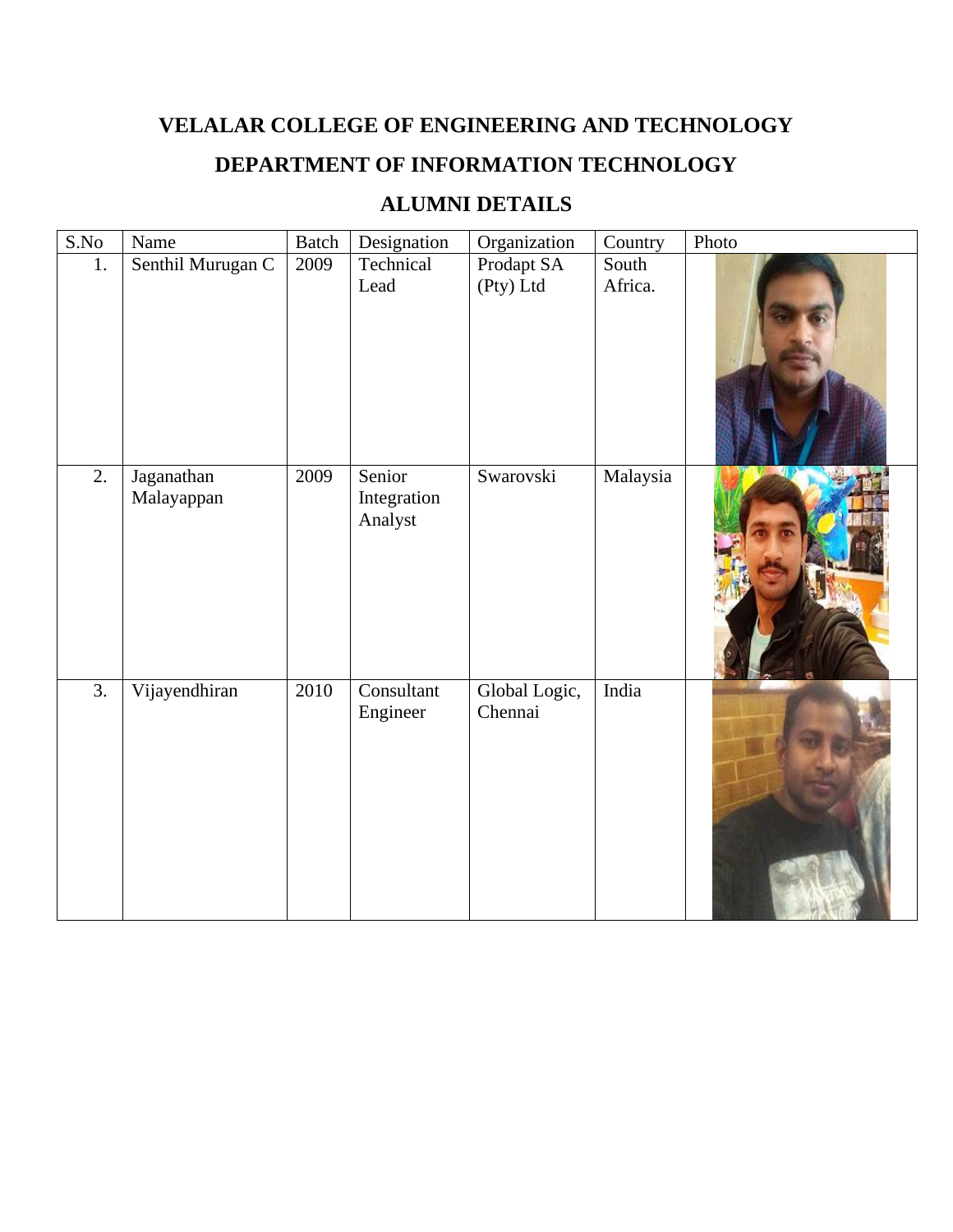| 4. | Prabhu A         | 2012 | Senior<br>Software<br>Engineer | Practo<br>Technologies<br>Pvt. Ltd,<br>Bangalore | India |           |
|----|------------------|------|--------------------------------|--------------------------------------------------|-------|-----------|
| 5. | Ilanagai.c       | 2013 | Senior<br>systems<br>Engineer  | Infosys<br>Limited,<br>Bangalore                 | India |           |
| 6. | Saranya AT       | 2013 | Associate                      | Cognizant<br>Technology<br>Solutions,<br>Chennai | India |           |
| 7. | Jagatheshwaran N | 2015 | Senior<br>Project<br>Engineer  | Wipro<br>Technologies<br>Ltd, Chennai            | India | $\bullet$ |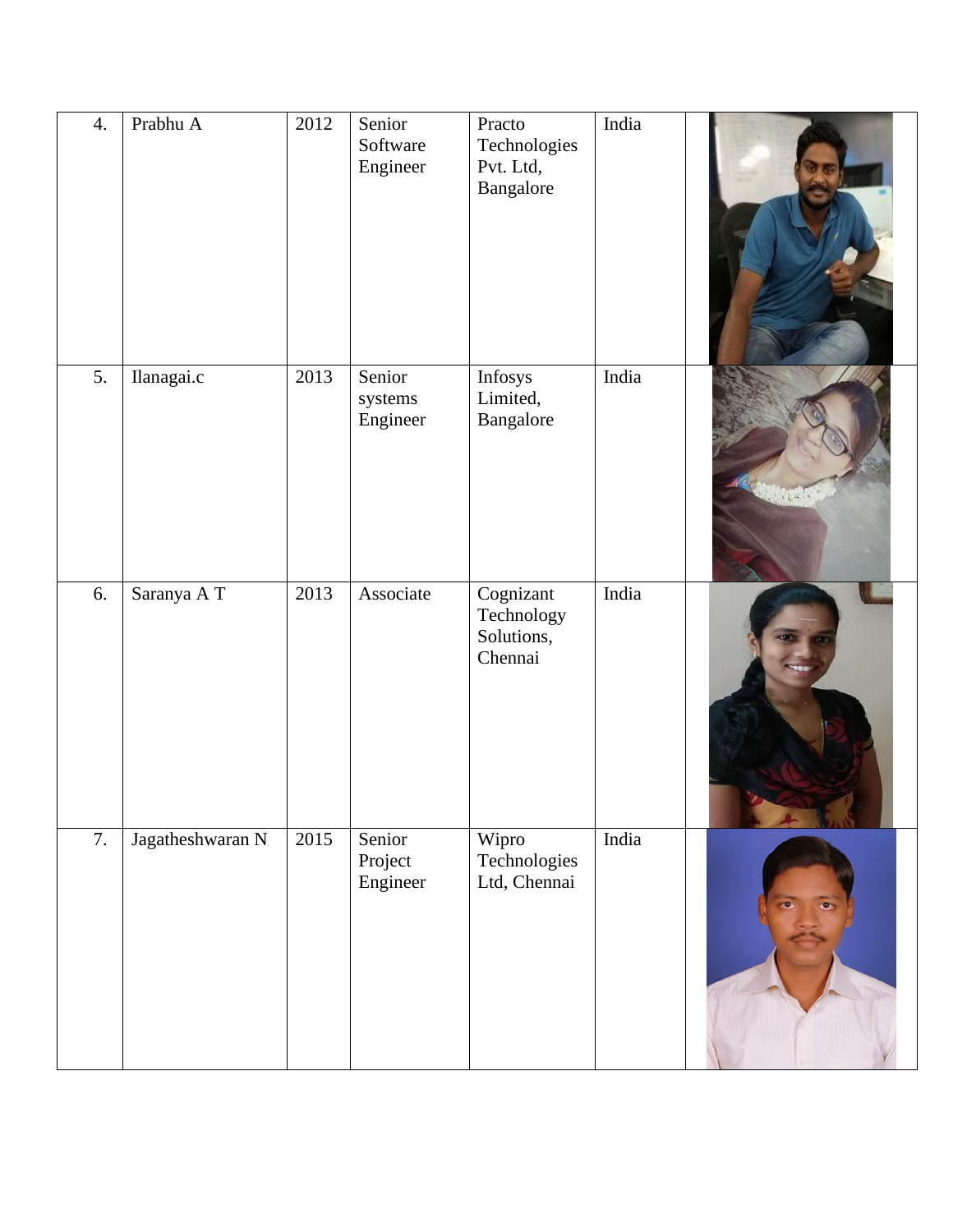| 8.  | Mohan T                 | 2015 | Application<br>developer | IBM India<br>Pvt. Ltd,<br>Bangalore                 | India |                                  |
|-----|-------------------------|------|--------------------------|-----------------------------------------------------|-------|----------------------------------|
| 9.  | Poornima<br>Yogeswari A | 2015 | Senior<br>Analyst        | Excelacom<br>Technologies<br>Pvt. Ltd,<br>Chennai   | India |                                  |
| 10. | Nachimuthu.S            | 2015 | Engineer                 | <b>IVTL</b><br>Infoview<br>Technologies,<br>Chennai | India |                                  |
| 11. | Archana<br>Ilanchelian  | 2015 | $\rm{HR}$                | Kasmo Cloud<br>Solutions Pvt.<br>Ltd.               | India | <b>ARABIAN</b><br><b>Bartist</b> |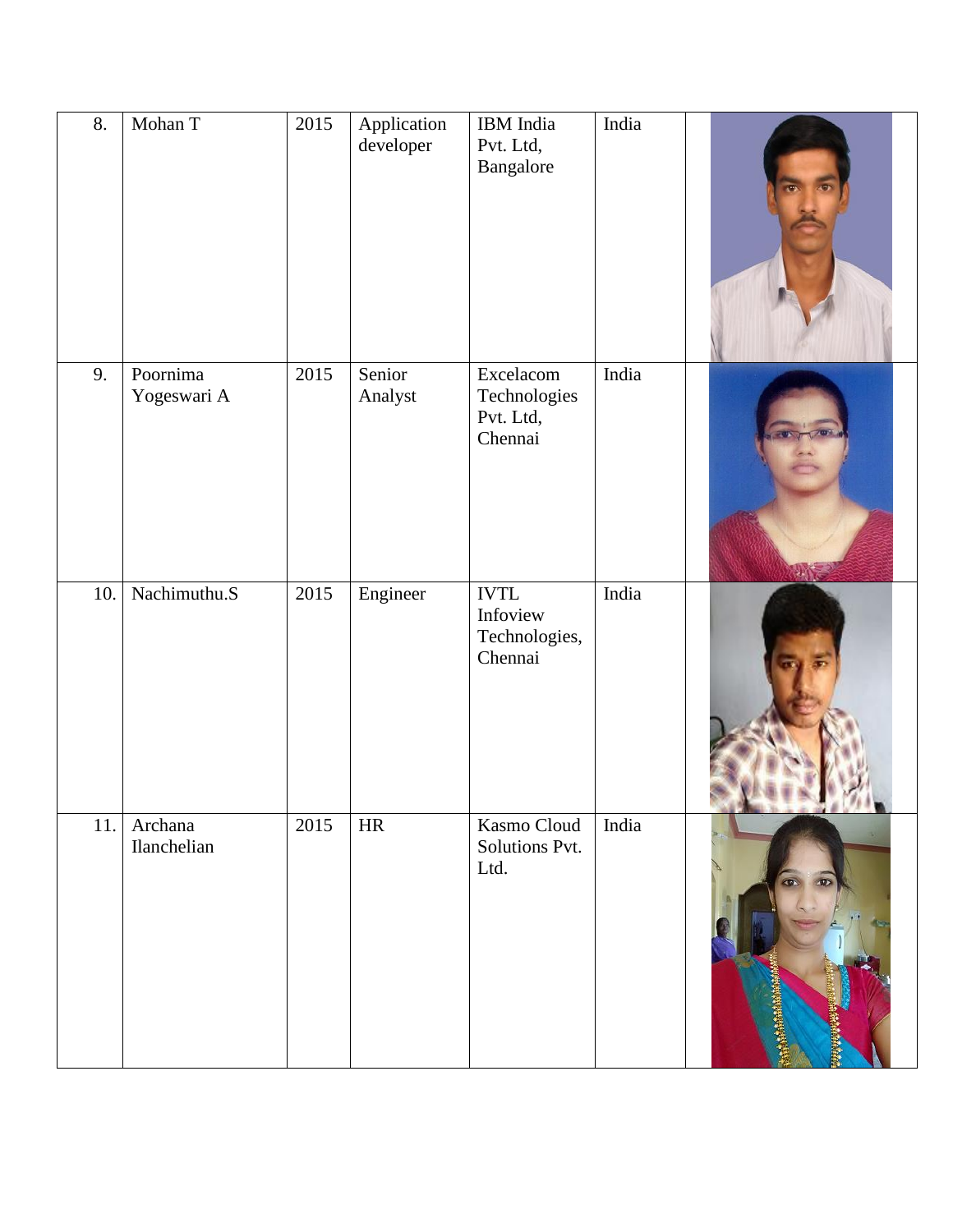| 12. | Gowrisankar V | 2015 | Senior E-<br>commerce<br>SEO Analyst | Ecstasoft,<br>Coimbatore        | India |  |
|-----|---------------|------|--------------------------------------|---------------------------------|-------|--|
| 13. | Kiruthika G   | 2015 | <b>Business</b><br>Analyst           | Next Inc,<br>Coimbatore         | India |  |
| 14. | Manikandan KP | 2016 | Product<br>Analyst                   | Vinayak<br>Infotech,<br>Chennai | India |  |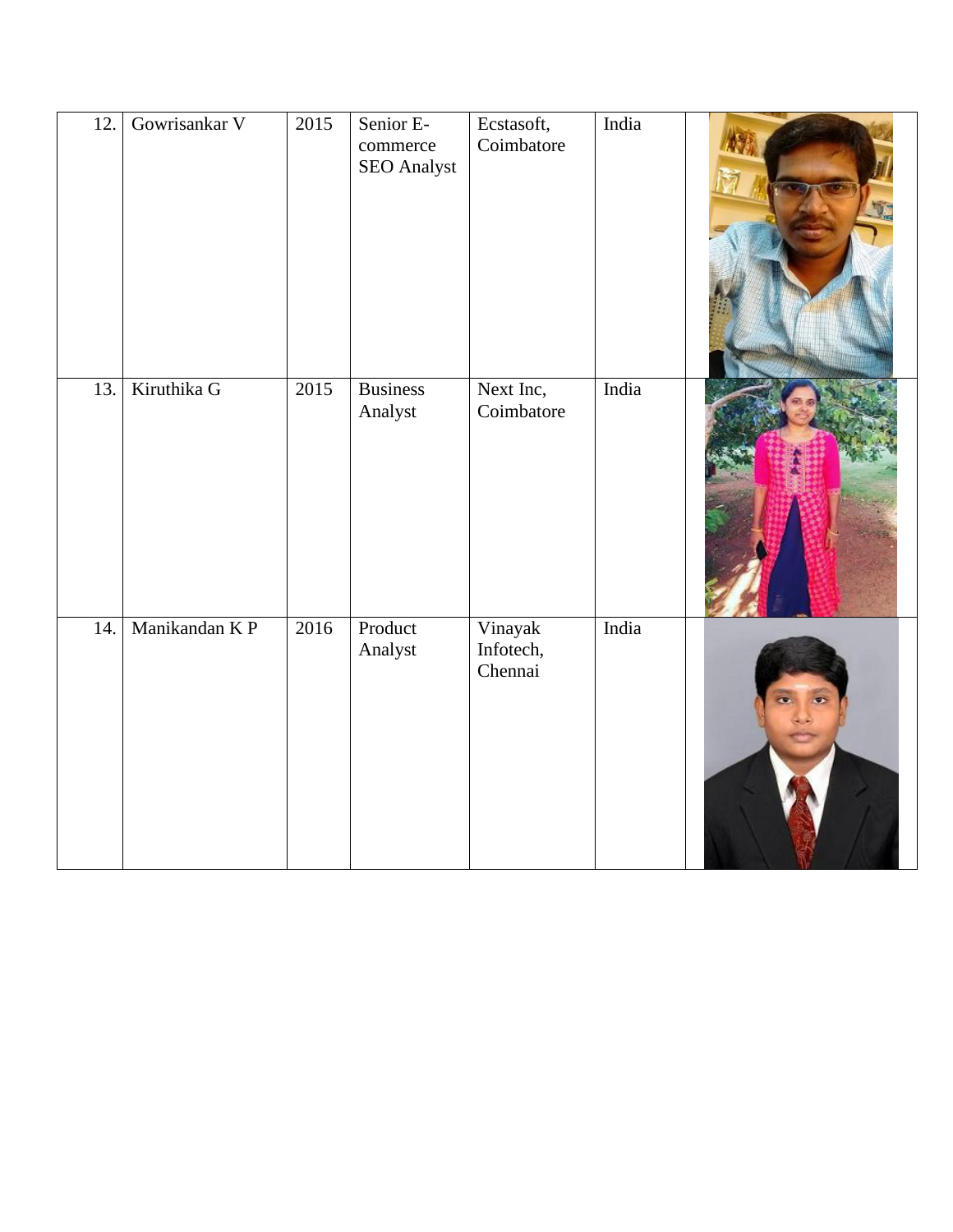| 15. | Manoj T        | 2016 | Trainee<br>Engineer  | Cartrabbit<br>Technologies                                   | India |  |
|-----|----------------|------|----------------------|--------------------------------------------------------------|-------|--|
|     |                |      |                      |                                                              |       |  |
| 16. | Anitha K       | 2017 | Software<br>Engineer | Financial and<br>Software<br>Systems Pvt.<br>Ltd,<br>Chennai | India |  |
| 17. | Bhavatharini S | 2017 | Software<br>Engineer | Capgemini<br>India Pvt. Ltd,<br>Bangalore                    | India |  |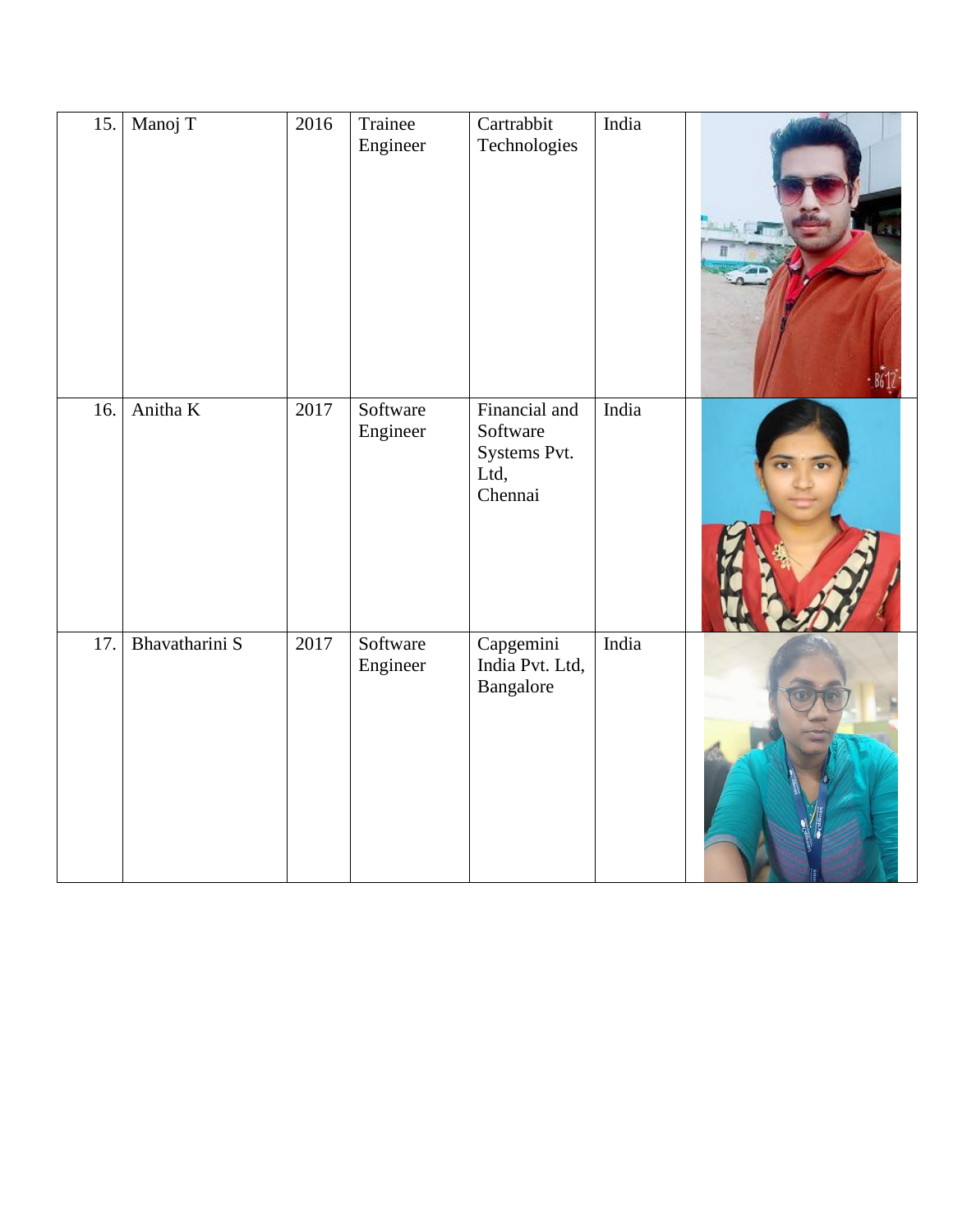| 18. | Indhumathi P | 2017 | Junior<br>Software<br>Developer | Zakapps<br>Software Pvt.<br>Ltd, Chennai       | India |  |
|-----|--------------|------|---------------------------------|------------------------------------------------|-------|--|
| 19. | Sudarmani U  | 2017 | Software<br>Developer           | Whizlabs<br>Software Pvt.<br>Ltd,<br>Bangalore | India |  |
| 20. | Manikandan K | 2017 | Web<br>Developer                | Zinavo<br>Technologies,<br>Bangalore           | India |  |
| 21. | Mathivanan M | 2017 | <b>IOS</b><br>Developer         | Agnitio<br>Systems,<br>Coimbatore              | India |  |